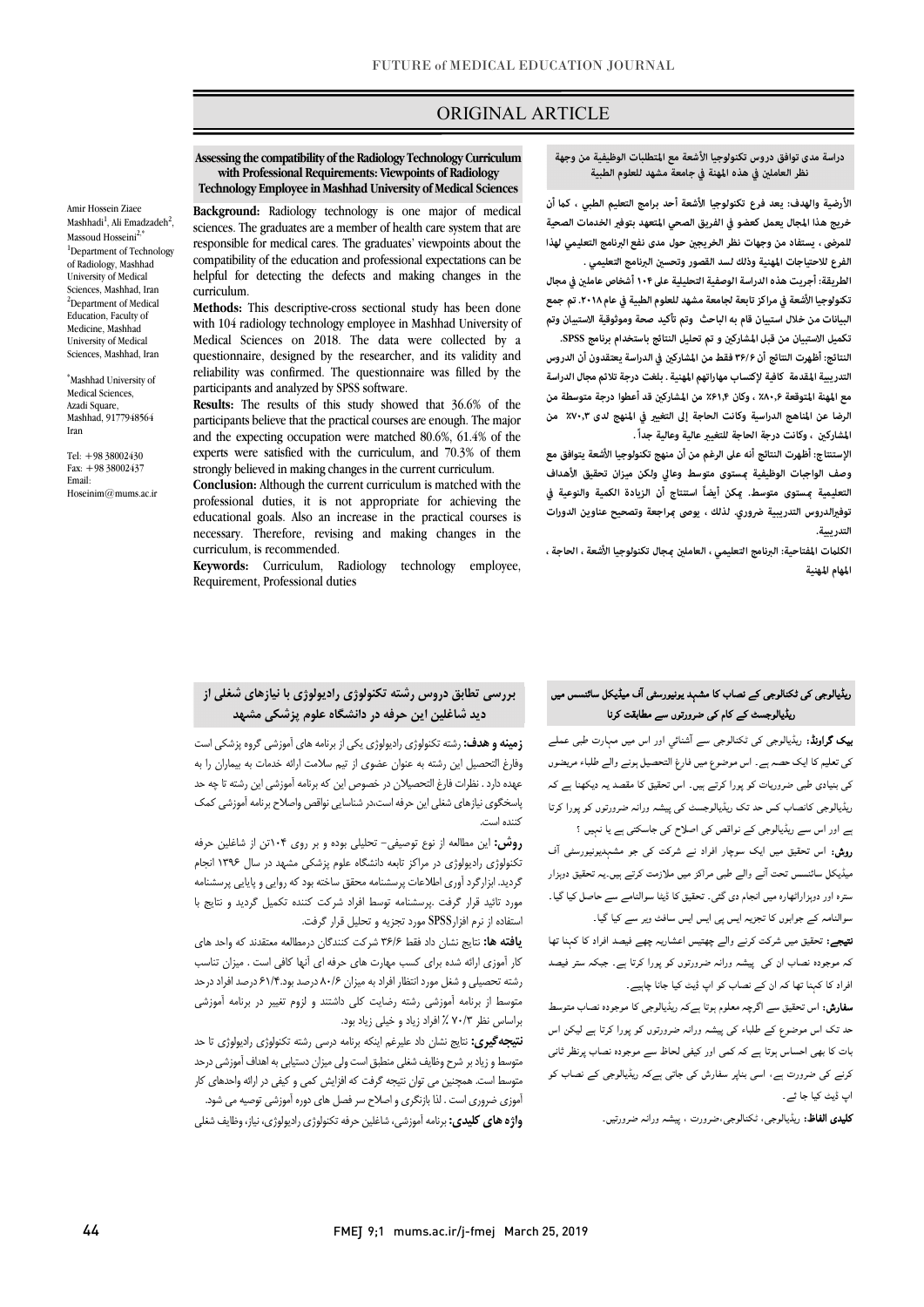### **INTRODUCTION**

Rontgen discovered the X ray on November 8, 1895 which led to the advanced imaging systems. Nowadays, radiology has become a necessary instrument for the correct diagnosis and early detection of many diseases (1). The first radiology curriculum was established in the USA on 1917 (2). Seyf believed that education is a process in which teachers plan to facilitate learning. There is a reaction between the teacher and the students. In other words, education is a planned activity with the purpose of facilitating the learning process (3). The main elements of a curriculum include: purpose, content, teaching, learning and evaluating methods. These methods have interaction and influence each other. Correction and improvement of the curriculum needs changes in all of its elements (4). Curriculum is an educational program. According to the modern medical education, the curriculum should be compatible with the needs of that region. In other words, the purposes of a curriculum should improve the health services. Therefore, the purposes and expectations of the education determine the continuity of a curriculum (5). Determining the necessary requirements of the country is an important element in curriculum and the logical basis of any program is the existence of requirements. Incompatibility and defect in determining the requirements can make problems in other parts of educational designing (6). The advancements in technology have led to changes in the skills and knowledge. Education is also affected by this process and it is considered as a respond to the educational requirements of the organizations. The process of information transmission, attitudes and skills from one person to another person with the goal of making changes in cognitive and proficiency structures is called education (7). Training skillful health professionals who have enough knowledge, attitude and skill for preserving and improving the health is the main goal of mission of the medical education. In comparison to other majors, teaching and learning has a crucial role for developing the skills of the students of medical sciences. Students and professors of the health professions should learn the professional behaviors. Most scientists believe that medical educations should be done with a different approach because developing the knowledge in medical sciences influence the professor's knowledge and educational experiences (8). Determining educational requirements and the priorities, is the first step of the educational programing which facilitates developing educational process. The education can be effective when it includes particular requirements and leads to achieving goals (9). According to the definition of education, the education should make changes in developing knowledge and skills. Educational requirements can be personal, social or professional (10). Requirement has different definitions in science including: comparing the current status and the optimal, the passion to reach the goals, standards, criteria, and indices (11). Requirement is lack of knowledge, skill, ability, attitude or inaccessibility of the tools that result in problems in optimal functions (4). Regardless of personal information and environmental conditions, the optimal function of a person

reflucts on the knowledge, attitude and skins. These requirements depend on people and their jobs (7). Comparing the curriculum with the latest changes is one of the most important items of determining the requirements. As the human society changes, new requirements arise or help the educational programmers to detect the alternating requirements and match the curriculum. Determining the requirements should be done because of making changes or improving the curriculum. In this case, determining the be a kind of evaluation by itself (12). Hence, the appropriate determination of requirements should be done for an effective curriculum. In the conditions that there is the lack of ability, skill or attitude and the existence of some (13). Radiology technology is a paramedic major that has a crucial role in medical sciences. During this curriculum, the students learn different imaging methods while using the systems (14). At first, this curriculum had been designed to bachelors. In 2007, a new curriculum was designed for this curriculum and the students were accepted for the bachelor degree at the same time. Since then, the curriculum has not been reformed. Moreover, the evaluation of the the first time. The curriculum should be able to improve the clinical skills and abilities of the graduates. In this paper, we studied the opinions of the employed experts of radiology technology about the compatibility of radiology occupational duties in Mashhad University of Medical Sciences. relies on the knowledge, attitude and skills. These become reformed. Accordingly, determining requirements requirements overlaps with the evaluation and actually will disadvantages, it shows how requirement can be beneficial train technicians. Then it was improved to dissolute educational departments of this major has been started for technology curriculum with the requirements and their

# **METHODS**

I cooperation of 104 employed experts of the radiology technology in the hospitals of Mashhad University of Medical Sciences in 2018. In this study a questionnaire was designed. Notably, the last version of curriculum for  $includeed a demographic section, basic sciences, exclusive$  courses and skill questions, as well as the effect of them in problem solving during work. In order to confirm the validity, Lawshe technic was used (1975). Also 11 experts repeat the test, it was administered to the same participants 7days after filling the questionnaire. After refilling the questionnaire by the same persons, repeatability method and ICC index were used along with the SPSS 11.5. The ICC as well as to evaluate the compatibility of the content of the questionnaire, alpha Cronbach coefficient was used. The alpha Cronbach coefficient of this study was 0.73. Therefore, the validity of this questionnaire was acceptable. demographic questions, 40 of them about the compatibility of the courses in radiology technology curriculum and the professional requirements and 14 questions about the This descriptive-analytic study has been done with the radiology technology was used (15). The questionnaire revised and confirmed the validity of this study. In order to index was 0.58. To assess the validity of the questionnaire, The latest manuscript of the questionnaire had 23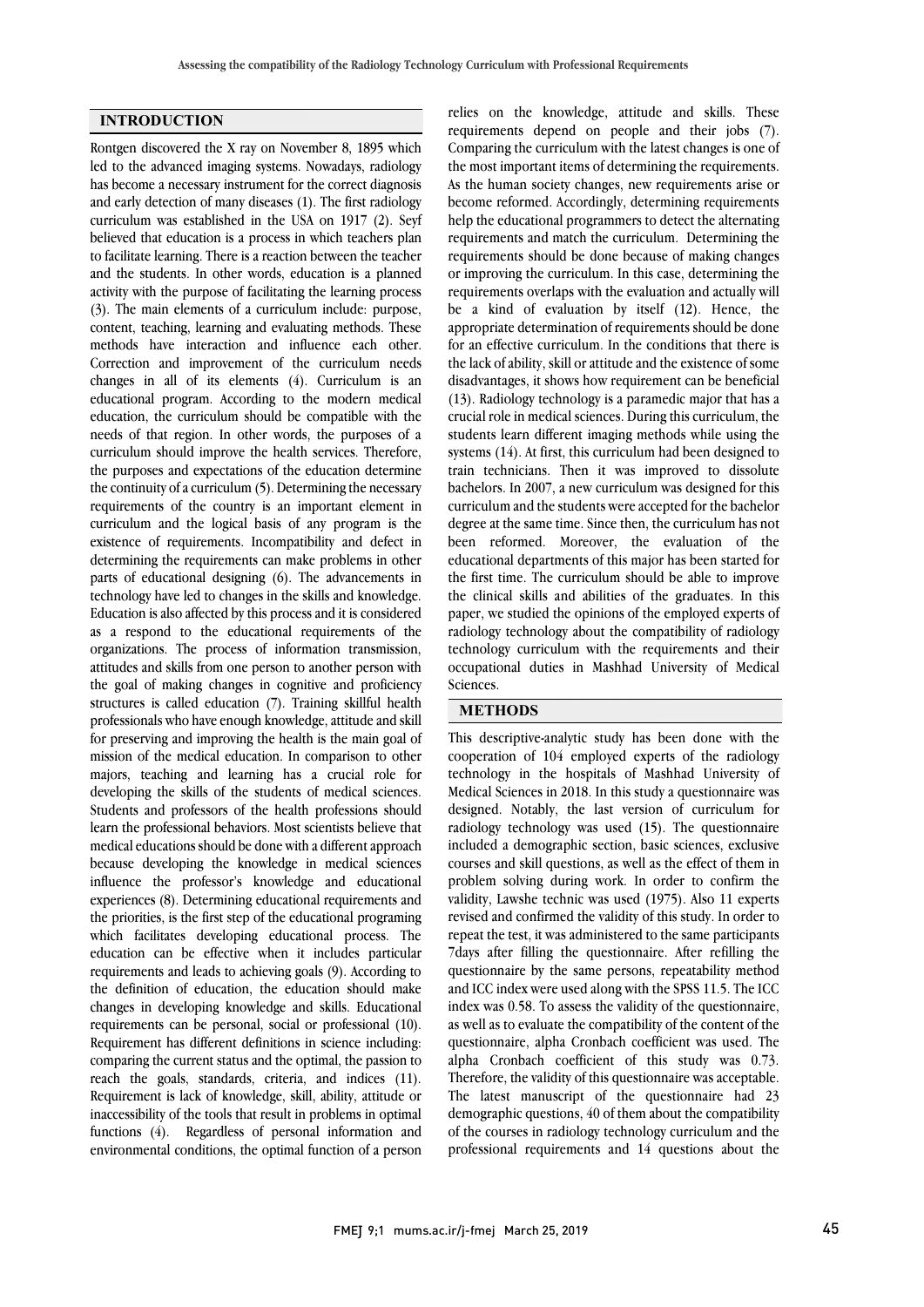medical imaging centers of the hospitals of Mashhad University of Medical Sciences, the radiology experts who filled the satisfaction form were included. After collecting the questionnaires, they were revised and the information were  $\overline{\phantom{0}}$ important elements of the curriculum. After referring to the entered to the SPSS software and analyzed.

# **RESULTS**

 The included experts were between 23 and 29 (mean age 25.77 and standard deviation 1.56). 23.3% of the participants were married and 32.4% of them were single. 64.29% of the were male and 76.7% of them were female. 67.6% of the cases



 Medical Sciences, while 21.43% of them were graduated from Birjand University of Medical Sciences and 14.29% of the experts were graduated from other Medical Sciences universities (Figure 1). The inclusion criterion was at least one-year work experience. The included experts were experts with 12-24 month work experience 2) experts with 25-36 month work experience 3) experts with 37-48 months and 4) more than 48 months. Most of the (54.4%) and group 4 had the least number of the experts (7.8%). The answers to the questions designed to study the compatibility of the radiology technology major and the professional requirements demonstrated that the the satisfaction rate of  $10\%$  of the participants was lower than the normal rate (Figure 3). As mentioned before, the questions about the efficacy of the theory were subjected during the program. Most of the cases (77.8%) believed that these subjects have normal or lower than normal usage in experts were graduated from Mashhad University of divided based on their work experience into 4 groups: 1) participating experts were included in the first group compatibility was very high. (80.6%) (Figure 2). Notably, their profession.

# **Studying the relationship between achieving the goals and the gender of the participants:**

 In order to study the type of variable distribution of the mean performed in both groups (males and females). The results of the test showed the normal distribution of the variable (P>0.05). Accordingly, independent T-test was used to compare mean score of the answers about achieving the score of this question was 124.54±22.52 in males and 121.07±27.89 in females. Due to the T independent test, the difference between these groups was not significant  $(t=0.5,$ score, the Kolmogorov–Smirnov test (K-S test) was educational goals between males and females. The mean  $P=0.58$ ).

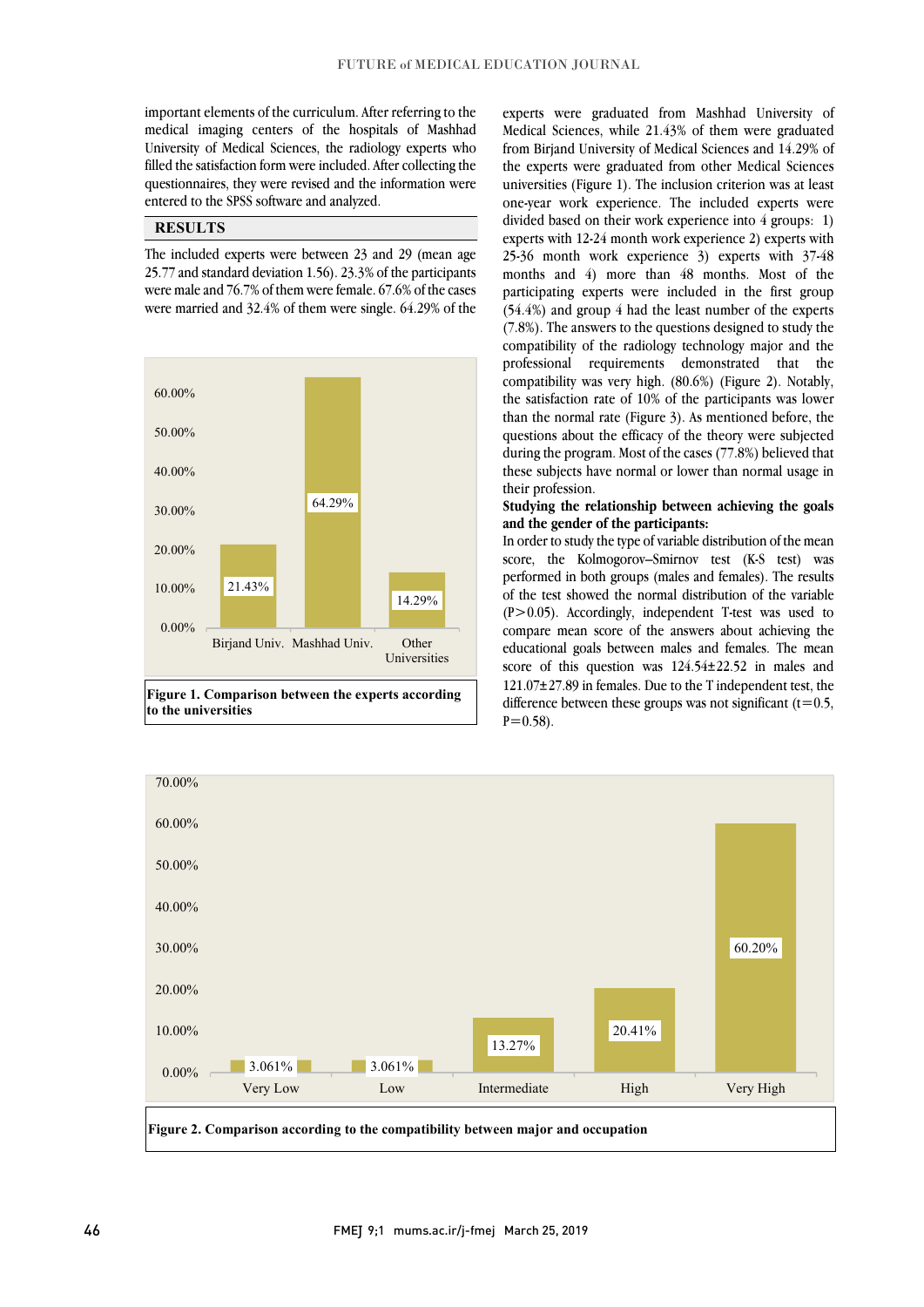### **Studying the relationship between achieving the educational goals of the radiology technology major and the university:**

In order to study the type of variable distribution of the mean score, the K-S test was performed in three groups (Mashhad University of Medical Sciences, Birjand University of Medical Sciences, and other Medical Sciences Universities). Results of the test showed the normal distribution of the variable in all of the groups  $(P=0.2)$ . Hence, the ANOVA test was used to compare the mean score of the questions about achieving the educational goals and the universities. According to the results of this test, there was no significant difference

between these groups  $(P=0.19, f=1.68)$  (Table1).

# Studying the relationship between achieving the goals **and the work experience of the participants:**

 In order to study the type of variable distribution of the mean score, the K-S test was performed in all four groups which groups  $(P=0.2)$ . Considering this, the ANOVA test was used to compare the mean score of the questions about achieving the educational goals and the work experience. The results of the test demonstrated that no significant difference was demonstrated the normal distribution of variable in four observed  $(f=0.18, P=0.9)$ .

The results of this study showed that  $63.3\%$  of the





**Figure 4. The percentage of the answers to each of the choices of the questions about the efficacy of the practical courses for achieving professional skills**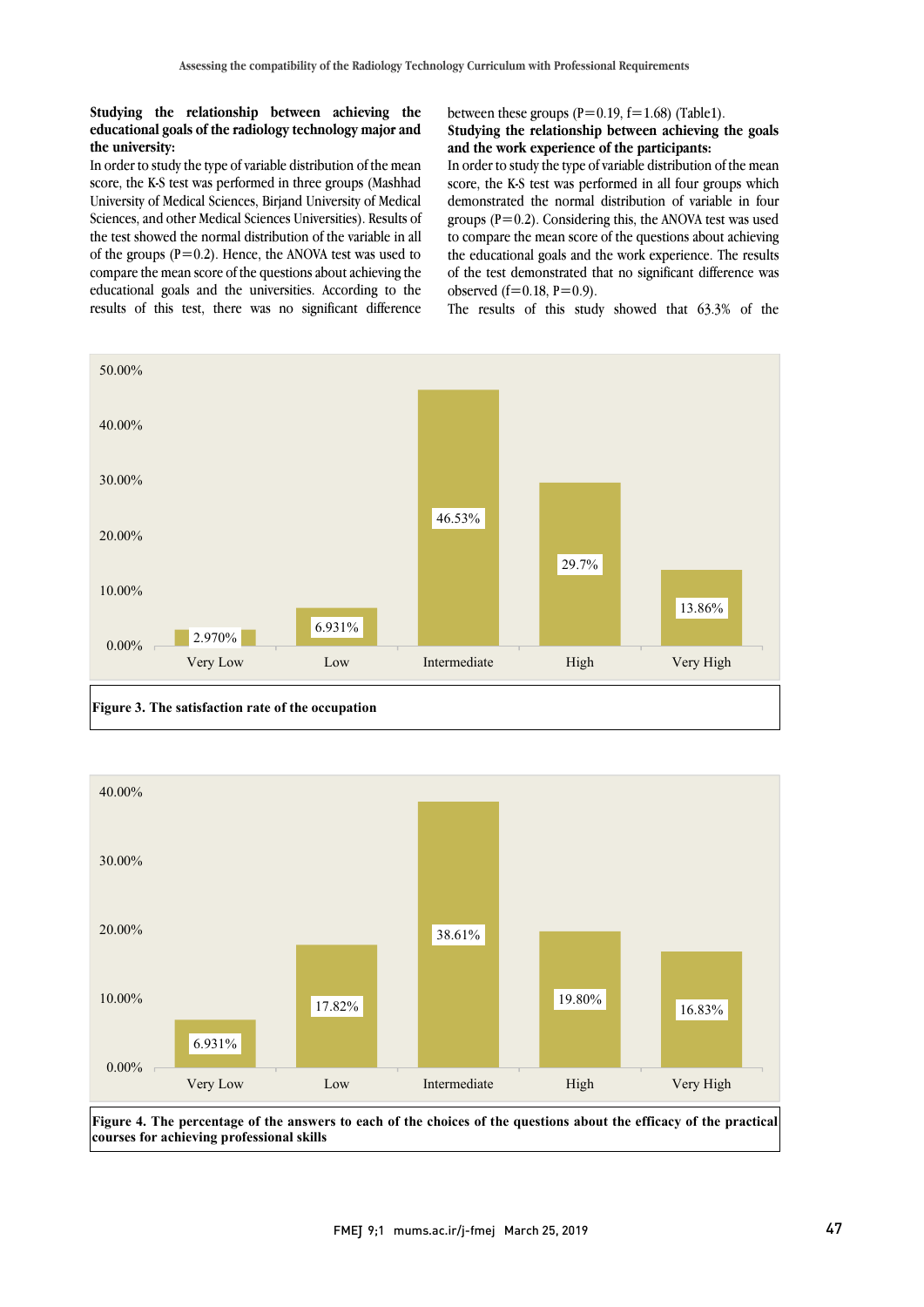participants believed the practical courses were not efficient while 36.6% of them believed that the courses were efficient. Figure 4 shows the percentage of the people who answered to each of the choices of the questions about the efficacy of the curriculum.

61.4% of the participants were satisfied with the current curriculum though, 13.9% of them were highly satisfied. Figure 5 shows the percentage of participants who answered to every choice of the questions about the general satisfaction of the curriculum.

Although 29.7% of the cases believed that making changes in the current curriculum was not necessary, 70% of them agreed strongly with the changes. Figure 6 shows the percentage of those who answered to every choice of the questions about the necessity of making changes in the current curriculum.

# **DISCUSSION**

In all medical centers using different methods of imaging leads to correct diagnosis and early detection of the diseases. Moreover, the rapid and significant advancements of the technologies used in imaging, highlights the key role of imaging in medical cares. The efficacy of the curriculum of the universities has a key role in training the skillful experts

for the health system. Therefore, in this paper we studied the viewpoints of the employed experts of radiology technology. The results of this study showed that the mean score of the questions about the usefulness of the basic science subjects was lower than the normal. Hosseini and colleagues (2015) assessed the compatibility of the courses of Medical Emergency curriculum and professional requirements in Mashhad University of Medical Sciences. Their results showed that the mean score of questions about the usefulness of the basic science subjects was lower than the normal score (16). Shirjang and colleagues (2012) evaluated the compatibility of the curriculum of general health bachelor curriculum, the professional duties, and health system expectations. Their results showed the basic sciences subjects had the least usage (7). Hannani and colleagues (2014) designed a descriptive-cross sectional study on the 56 bachelor graduates of occupational health in Kashan. Their results demonstrated that the usage of basic sciences subjects was normal (17). In the Hosseini and colleagues study (2015) the mean scores of the utilizations of the exclusive courses for doing profession in bachelors and graduates were  $3.94 \pm 0.48$  and  $4.11 \pm 0.5$  respectively. This showed that the participants agree or strongly agree with the key role of exclusive courses in their professional. According to

| Table1. Comparing the scores of the questions about reaching the educational goals of radiology technology between the<br>graduates of different universities |               |        |                           |
|---------------------------------------------------------------------------------------------------------------------------------------------------------------|---------------|--------|---------------------------|
| University                                                                                                                                                    | <b>Number</b> | Mean   | <b>Standard deviation</b> |
| Mashhad                                                                                                                                                       | 63            | 118.36 | 3.62                      |
| Birjand                                                                                                                                                       | 21            | 130.19 | 5.1                       |
| Other universities                                                                                                                                            | 14            | 125.5  | 5.6                       |
| $P-value = 0.19$ based on ANOVA Test                                                                                                                          |               |        |                           |

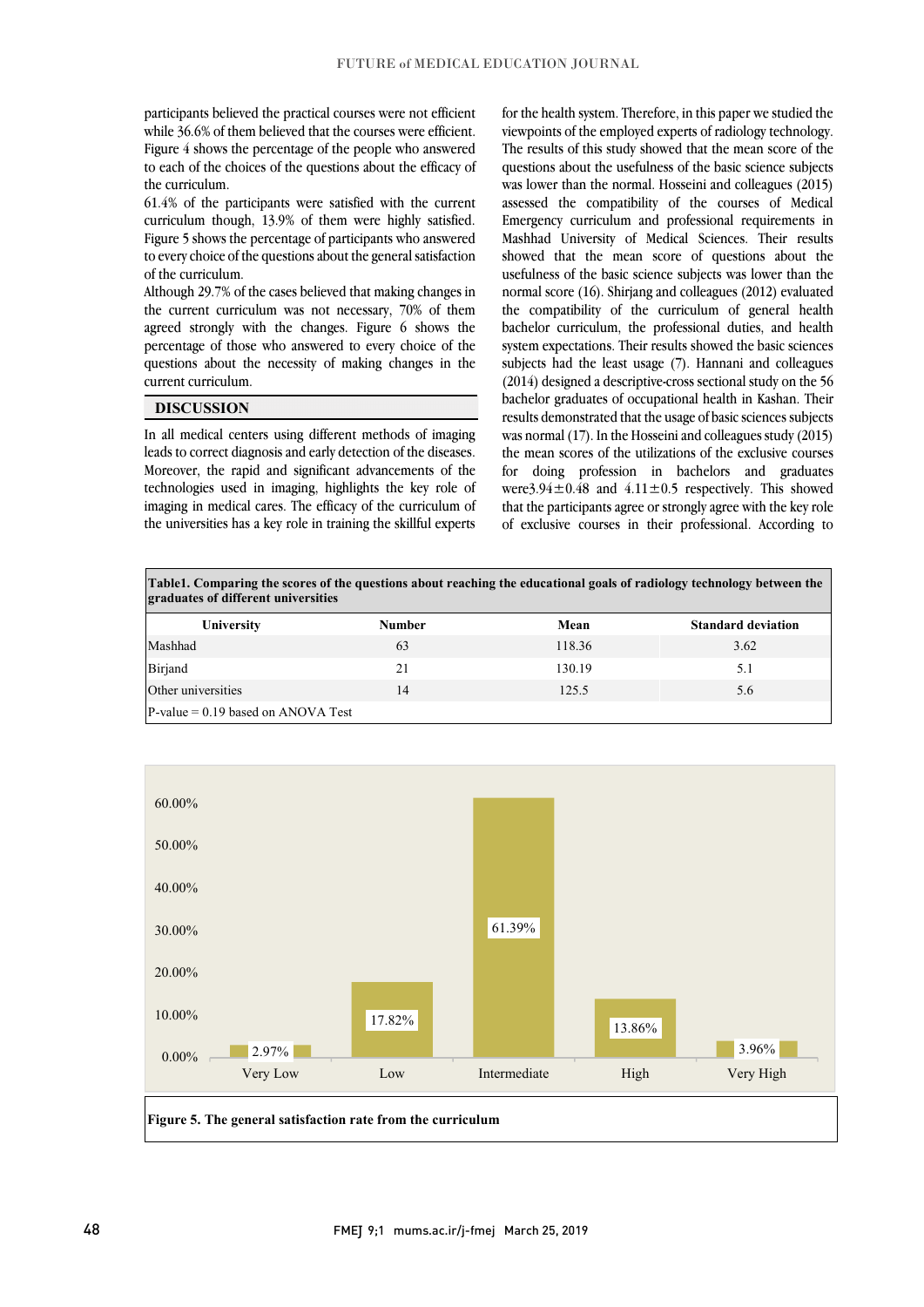

analytic tests, the difference between the mean scores of the questions about the usage of exclusive courses in the profession was not significant between bachelors and graduates ( $P=0.17$ ) (16). In our study, the mean score of questions about the usage of exclusive courses in the profession was  $63.44 \pm 15.84$ . The result of the present study showed that the participants of agreed or strongly agreed with the utilizations of these courses in their profession. The similar results of these two studies confirmed an appropriate approach for exclusive courses in Mashhad University of Medical Sciences. The Hannani and colleagues' study (2014) also showed that the exclusive courses of occupational health were highly used in profession (17). Shirjang and colleagues (2012) evaluated the compatibility of the curriculum of general health bachelor curriculum, the professional duties, and health system expectations. Their result was the same with the Hosseini and colleagues' study (2015). The results of Shirjang and colleagues demonstrated that the courses of general health bachelor have normal usage in professional activities of the graduates. Generally, the graduates were satisfied with the curriculum, though, according to the results of this study, the subject content and curriculum of general health was not completely compatible with the professional requirements (16,18). In the present research, the mean score of the questions about achieving the goals (question 24-63) which evaluates the compatibility of the curriculum and professional requirements, was  $121.88 \pm 26.69$ , which is a little bit higher than the normal rate (120). In Hosseini and colleague's study (2015) the bachelors and the graduates agreed and strongly agreed respectively with the question "Were the skills you achieved during the curriculum, compatible with your professional requirements?". However, the difference in answers between bachelors and graduates was not significant (16). In this study, in response to the question "How much of the skills which you achieved during the program, was compatible with your professional requirements?" 64% of the participants evaluated the compatibility normal or lower than normal. In this study, 29.7% of the participants agreed or disagreed with changes in the curriculum, while 70% of them agreed or strongly agreed with this. Although 61.4% of the participants were generally satisfied with the curriculum, 13.9% of them were highly satisfied. According to the results, although the general satisfaction rate of the curriculum was high, most of the participants believed that there was necessity for making change in the curriculum. Probably the reason for this necessity of changes is due to the current curriculum which makes the persons ready for working in professional environments. However, when participants referred to their requirements and their professional expectations they realized the necessity of changes in the curriculum. In Hosseini and colleagues study (2015) the general satisfaction rate was high (56.8%) in bachelor graduates. However, 67.6% of the graduates strongly believed in making changes in the curriculum (16). In a similar study, Hajavi and colleagues (1999) studied the viewpoint of employee in medical documentary of some hospitals about the relationship between the curriculum, working in hospital, the effect of education on mastering at work, and the importance of different courses. Their results showed that according to the research goals, the results of the analytic tests and the importance of some courses were as a necessity for making changes in the courses. The educational content needs some changes and the changes should be in the way that it would be compatible with the efficacy and the expectations of the hospital medical documentaries (19). Moreover, the results of Toulabi and colleagues' study (2008) showed that the midwives and nurses' professional requirements were not fully covered by the curriculum, so there was a necessity for making changes to reach the educational goals and train the skillful experts (20). The results of Ghasemi and colleagues' study (2004) showed the efficacy of training nurses in the hospital. It can be deducted that achieving skills during the curriculum is not enough for the professional expectations (21). Hajavi and colleagues (1999) showed that educational content of medical documentary major needed some changes and the changes should be compatible with the efficacy, and the professional expectations (19). In order to match the courses with the clinical expectations, Yousefi and colleagues (2015) suggested a revision in the current curriculum (22). Hannani and colleagues (2004) suggested regular changes in the curriculum of occupational health according to the professional requirements (17). Zarghani and colleagues (2016) studied the compatibility of the educational content of radiology technology with the professional requirements in Birjand University of Medical Sciences. Their results showed that the educational content was not completely matched with the professional requirements of the graduates. It can be concluded that the curriculum should be revised to achieve the educational and professional goals (23). Fattahi asl and colleagues (2010) evaluated the skills of radiology experts in Ahvaz hospitals. Their results showed that the skills of the experts were originated from their exclusive courses and were acceptable (24). Farajollahi and colleagues (2010-2012) studied the relationship between education and skills of some radiology experts in Tabriz. The Pearson Coefficient revealed a poor significant relation